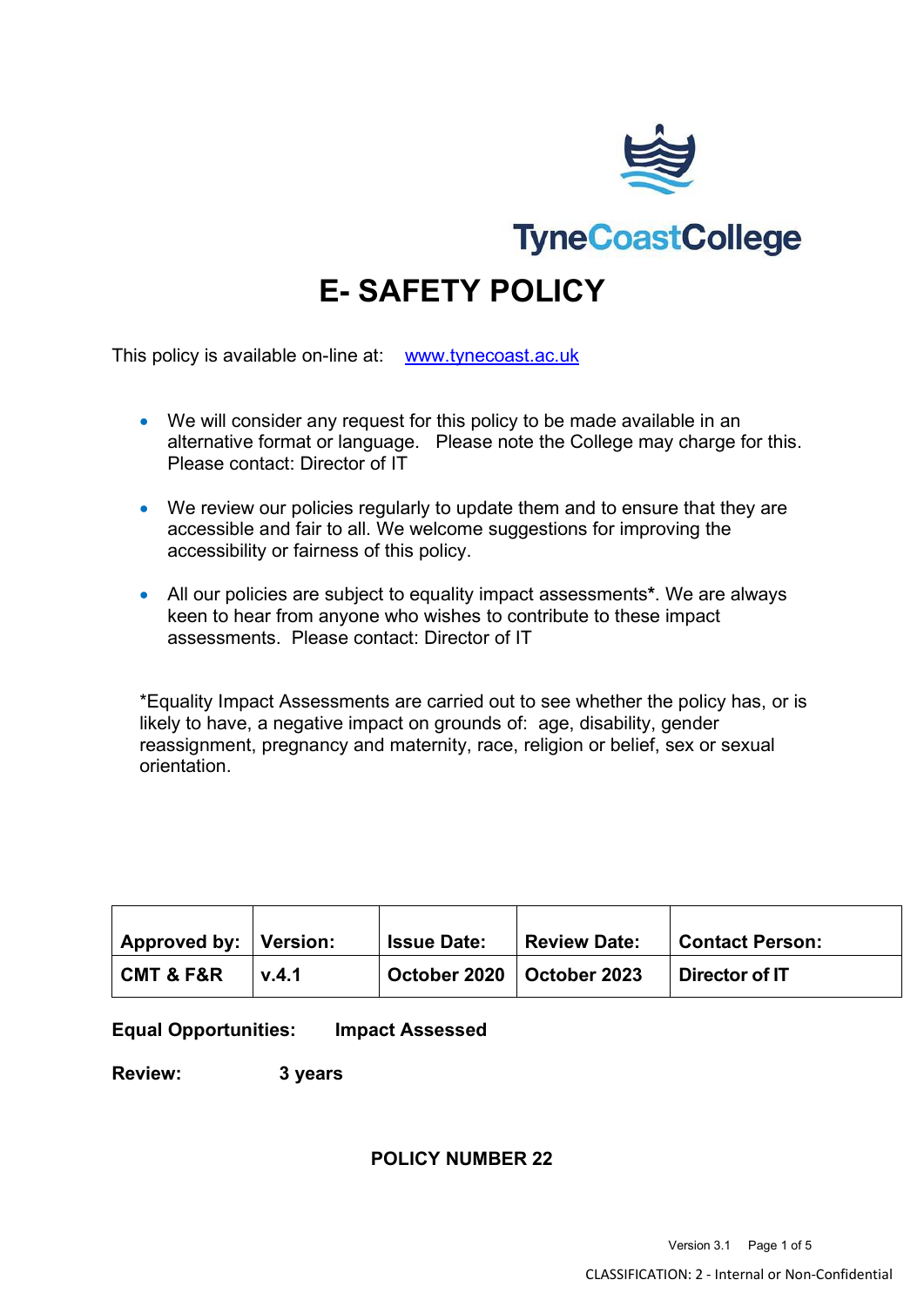# **1 Policy Statement**

Tyne Coast College is committed to providing a safe environment for the use of IT.

E-Safety is about applying the lessons we have learnt about keeping children, young people and adults safe when using technology. E-Safety must be responsive to new technologies and new threats and opportunities that may arise.

E-Safety, is not technical in nature, it is not about virus protection, internet filtering, firewalls or other IT security concerns. E-Safety is about ensuring that technology is used in a manner that is safe and respectful to others. Due to this E-Safety has a significant overlap with other policies and procedures, particularly those related to child protection, anti-bullying and acceptable use of IT.

## **2 Scope**

An e-safety incident is considered to have occurred when a learner, staff member or Governor instigates, or is the victim of, an activity which utilizes Information and Communications Technologies (IT) to endanger the personal safety, mental well being, or financial well being of another individual.

Activities which will be considered e-safety incidents include, but are not limited to, the use of IT to

- Access, view, copy or download illegal content, or materials, including, but not limited to:
	- o child pornography
	- o materials inciting racial hatred or violence
- Access, view, copy or download inappropriate content, or materials, as defined by the College's Acceptable Use of IT policy.
- Bully or harass an individual or group (Cyber Bullying).
- Commit fraud or identify theft.
- Undertake any activities which would be in violation of the Safeguarding Procedure, Student Anti-Bullying policy, or PREVENT and Terrorism policy
- Any other incident where it can be reasonably considered that the personal safety, mental well being or financial health of an individual has been endangered by the use of IT.

In this context IT includes, but is not limited to:

- a) College owned equipment, including:
	- Desktop PC's
	- Servers
	- Laptop/Tablet devices
	- Telephones, both fixed and mobile
	- Digital video camera or camcorders
	- Digital audio recording devices
	- Reproduction devices (scanners, printers, etc.)
	- Any and all software and IT services provided by the College
- b) Privately owned ICT equipment (including personal mobile phones), when: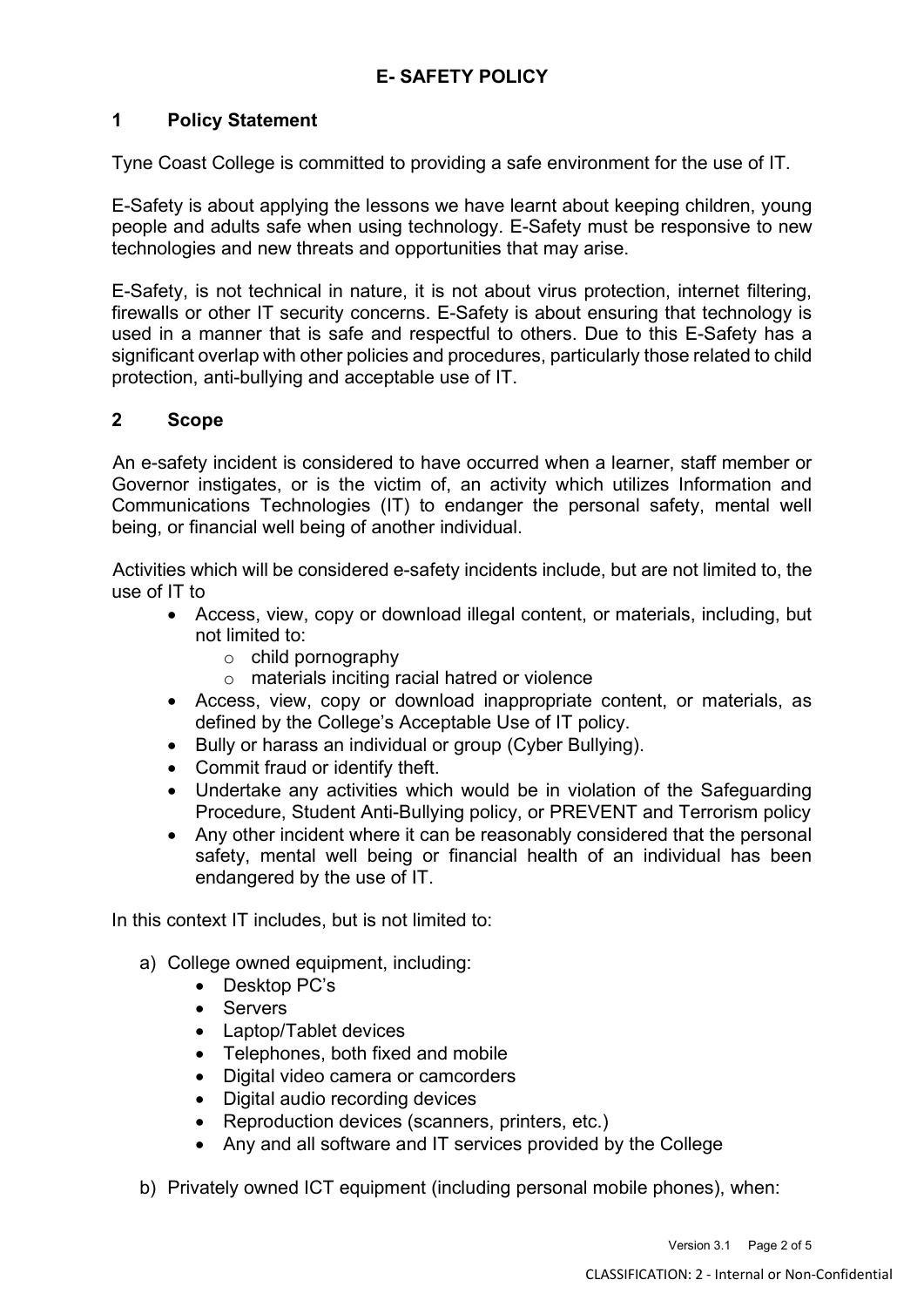- Connected to any College owned network
- Utilised to access College software and services
- Made use of on campus, or in the pursuit of College business.

# **3 Legislation**

- Computer Misuse Act 1990
- Data Protection Act 2018
- Malicious Communication Act 1998

# **4 Responsibilities**

- 4.1 All staff have a responsibility to give full and active support for the policy by ensuring:
- 4.1.1 The policy is known understood and implemented.
- 4.1.2 All actual and suspected serious e-Safety incidents are reported to a designated safeguarding manager

Parents/Guardians, providers, sponsors, employers and other stakeholders have a responsibility to report any e-Safety concerns they may have to the College.

- 4.2 Individual learners have a responsibility to:
- 4.2.1 Report any e-Safety concerns they may have to any member of staff that they feel comfortable with.
- 4.2.2 Refrain at all times from any behaviour which would result in the occurrence of an e-Safety incident.

# **5 Actions to Implement and Develop Policy**

## 5.1 Reporting

Serious e-Safety incidents should be reported to a designated safeguarding officer who will log the incident in the safeguarding database.

## 5.2 Securing and Preserving Evidence

IT Services should be contacted immediately following the reporting of any serious e-Safety incidents and asked to make copies of relevant access logs, files etc…

If it is believed that an immediate risk of exposure to illegal or inappropriate materials, or mental distress exists to staff or learners, the computer or devices should be turned off immediately. **You should** not **"shutdown" or log off as this may corrupt, delete or overwrite evidence, the power supply should be turned off at the wall or the battery should be physically removed.**

The equipment should then be moved to a secure location.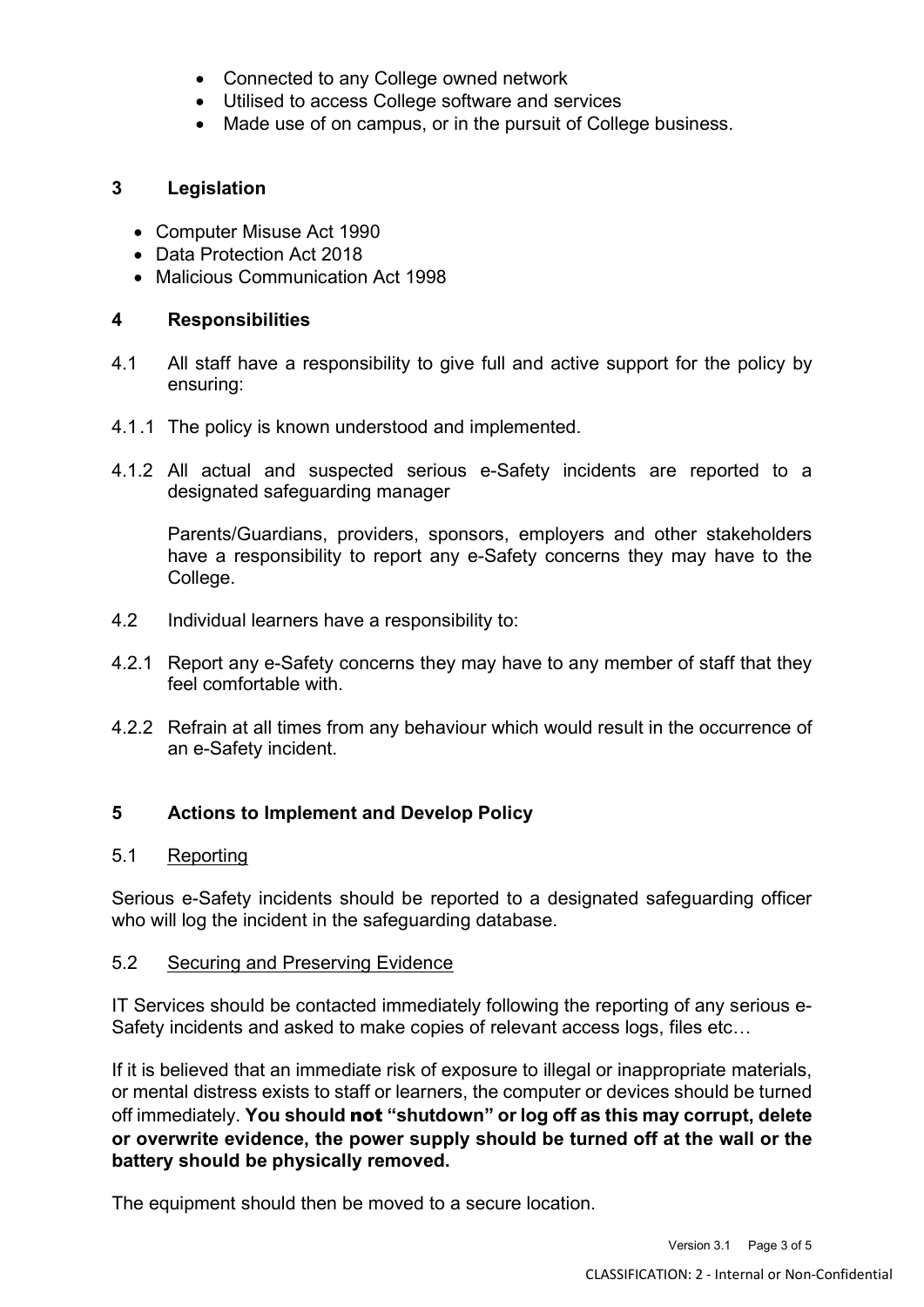## 5.3 Illegal Material or Activities

Unless it is considered that an immediate danger exists to learners, staff or the public, no action should be taken which will alert the suspected individual(s).

The person discovering the activity should immediately and discreetly inform the Director of IT (or nominated deputy).

The Director of IT is responsible for involving other senior managers and law enforcement agencies as required. IT Services will assume responsibility for obtaining, securing and preserving appropriate additional evidence. For example, remote screen shots, web filter logs etc.

If it is believed that a child protection issue exists the procedures outlined in the Child Protection Policy should be enacted.

#### **5.3.1 Child Pornography**

**If it is suspected that an individual may have been accessing child pornography the power supply, or battery, should be physically removed from the device immediately.** 

**Under no circumstances should any person make copies, including screen dumps or print outs, of suspected child pornography. Taking copies of such materials, even when intended for evidentiary purposes, is a crime.** 

#### 5.4 Inappropriate Material or Activities

Inappropriate material or activities are considered to be any materials or activities which are considered as unacceptable by the Acceptable Use of IT policy.

## 5.4.1 Staff Access to Inappropriate Material

Where it is suspected that a staff member has been accessing inappropriate material the time and date of the incident should be noted and the concerns raised with the individual's line manager or Human Resources.

#### 5.4.2 Student Access to Inappropriate Material

Where it is suspected that a learner has been accessing inappropriate material the time and date of the incident should be noted and brought to the attention of the relevant Curriculum Leader or Head of School. The IT Helpdesk should also be contacted and asked to take copies of relevant access logs etc…

## 5.5 Cyber-Bullying